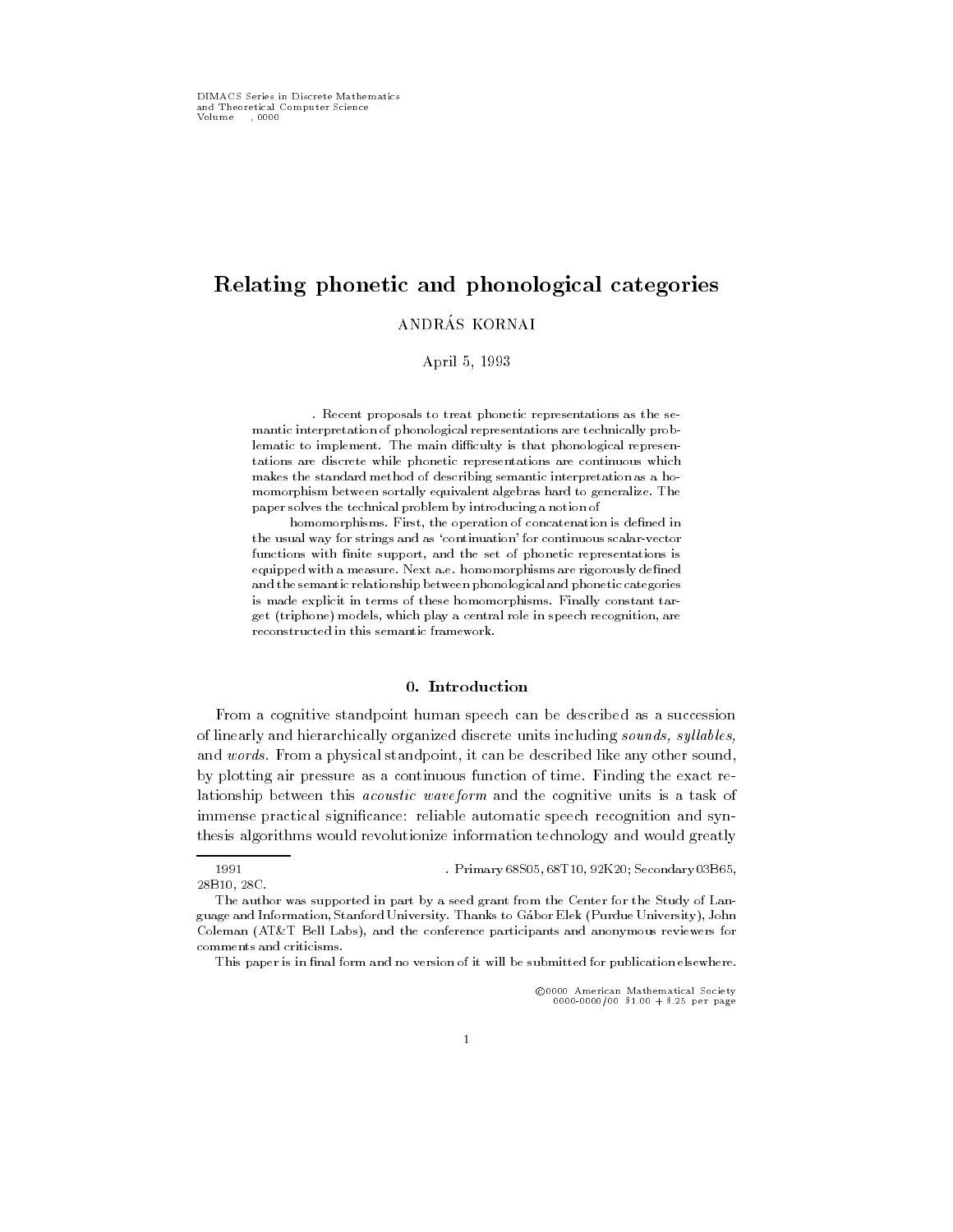aid the handicapped. In the current academic division of labor, the cognitive aspects of speech are studied under the heading of phonology, while the physical aspects, including the biological mechanisms employed in speech perception and production, are studied under the heading of phonetics. The formal apparatus of these two fields reflects their primary concerns: phonologists tend to employ graphs, automata, rewrite rules, and other tools of discrete mathematics, while phoneticians prefer Fourier analysis, differential equations, and other tools of continuous mathematics. The goal of this paper is to develop a class of mathematical models that can bridge the gap between the two by effectively specifying the relationship between the discrete phonological categories and the continuous phonetic observables.

There is a growing consensus in linguistics (Pierrehumbert 1990, Bird 1990, Coleman and Local 1991) that the relationship between the cognitive units and their phonetic realization is structurally analogous to the relationship between symbols and their meaning. This suggests that in order to understand the phonology/phonetics relationship better, we should bring the technical tools of semantics to bear. There is a rich tradition of formal semantics, starting with the work of Russell and Frege at the turn of the century, that we can draw on. In the mathematical domain, where the intended meanings are relatively simple, this tradition can be considered definitive since the work of Tarski (1949) and Carnap (1947). In the linguistic domain, where the intended meanings are far more elusive, no definitive formal semantics has yet emerged, but a host of important technical contributions were made, with Montague's "Universal Grammar" (1970) serving as the foundation of most subsequent work. The central idea behind these developments is that the relationship between syntax and semantics is compositional and thus should be captured with the aid of a homomorphism between algebras of the same sort. Unfortunately, the algebra of phonological structures is a discrete, finitely generated structure, while the set of phonetic realizations has a continuous structure which is differential geometrical rather than combinatorial in nature. This apparent sortal incompatibility puts considerable technical obstacles in the course of developing a model that treats phonetics se mantically. The main contribution of this paper is in showing how these obstacles might be overcome by suitably weakening the notion of homomorphism.

The paper assumes a certain mathematical sophistication on the part of the reader, but no familiarity with phonology or phonetics - a brief survey of these fields will be provided in Section 1. The key technical innovation designed to deal with the problem of incompatibility is introduced in Section 2, where the notion of almost everywhere homomorphism is rigorously defined. In Section 3 the resulting formal theory is applied to the special case of constant target (triphone) models which play a central role in computationally inspired theories of phonetics.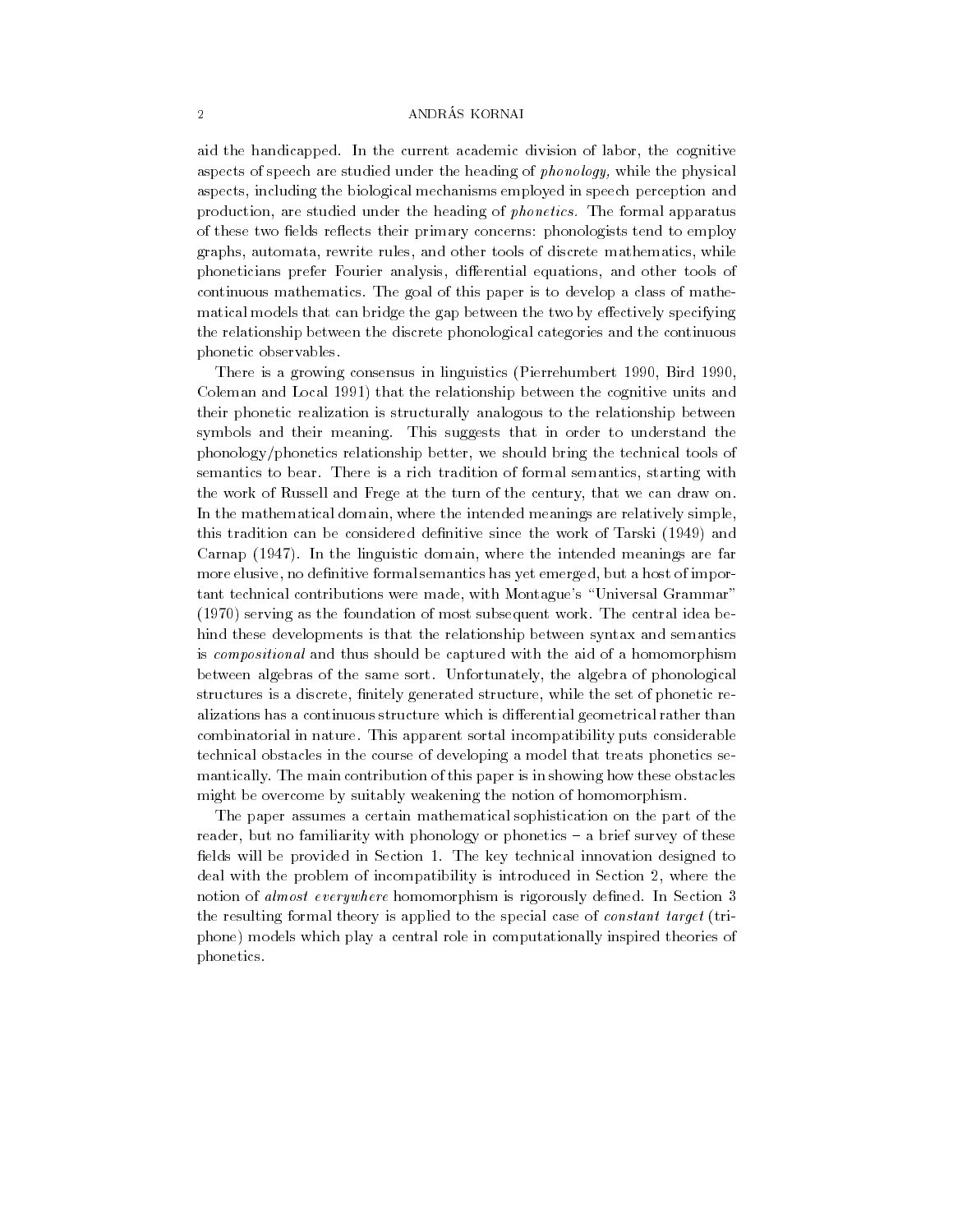## 1. Phonetics and phonology

The traditional division of labor between phonetics and phonology is embodied in the following "speech chain":



As a first approximation, *phonological representations* can be conceived of as linear strings of meaningful units such as phrases or words, endowed with constituent structure, conceptualized as a planar tree in which the nodes correspond to the units, the edges correspond to the "constituent of" relation, and the linear order of the daughter nodes corresponds to the linear order of the constituents of the mother node. Such trees are usually presented in a linearized notation using brackets or boundary symbols to denote the constituent breaks. In the course of analyzing the units into ever smaller constituent parts, meaningful units soon give way to purely phonological units, such as feet, syllables, and segments, whose justification is to be found in the regularities of the sound system, rather than in the constraints imposed upon the language by its syntax or semantics (see Nespor and Vogel 1986).

While in general there is excellent correspondence between the higher units established on the basis of meaning (e.g. syntactic phrases or words) and units of roughly the same size established on the basis of phonological criteria (e.g. phonological phrases or words), this correspondence degrades as the units get smaller: in fact between the minimal meaningful units or *morphemes* and the minimum default pronunciation units or *syllables* there is no real correspondence just a vague overall tendency for morphemic and syllabic breaks to coincide. Accordingly, the need for "readjustment rules" mediating between grammatical and phonological constituent structures has long been recognized (see Bierwisch 1966), and tree structures depicting purely phonological constituency (including a distinguished daughter constituent, the head or most prominent constituent) are routinely used (see Hayes 1980). A different notational system for expressing prominence is the metrical grid originating in the work of Liberman (1975), and later elaborated in Liberman and Prince  $(1977)$ , Selkirk  $(1984)$  – a syncretic formalism is presented in Halle and Vergnaud (1987).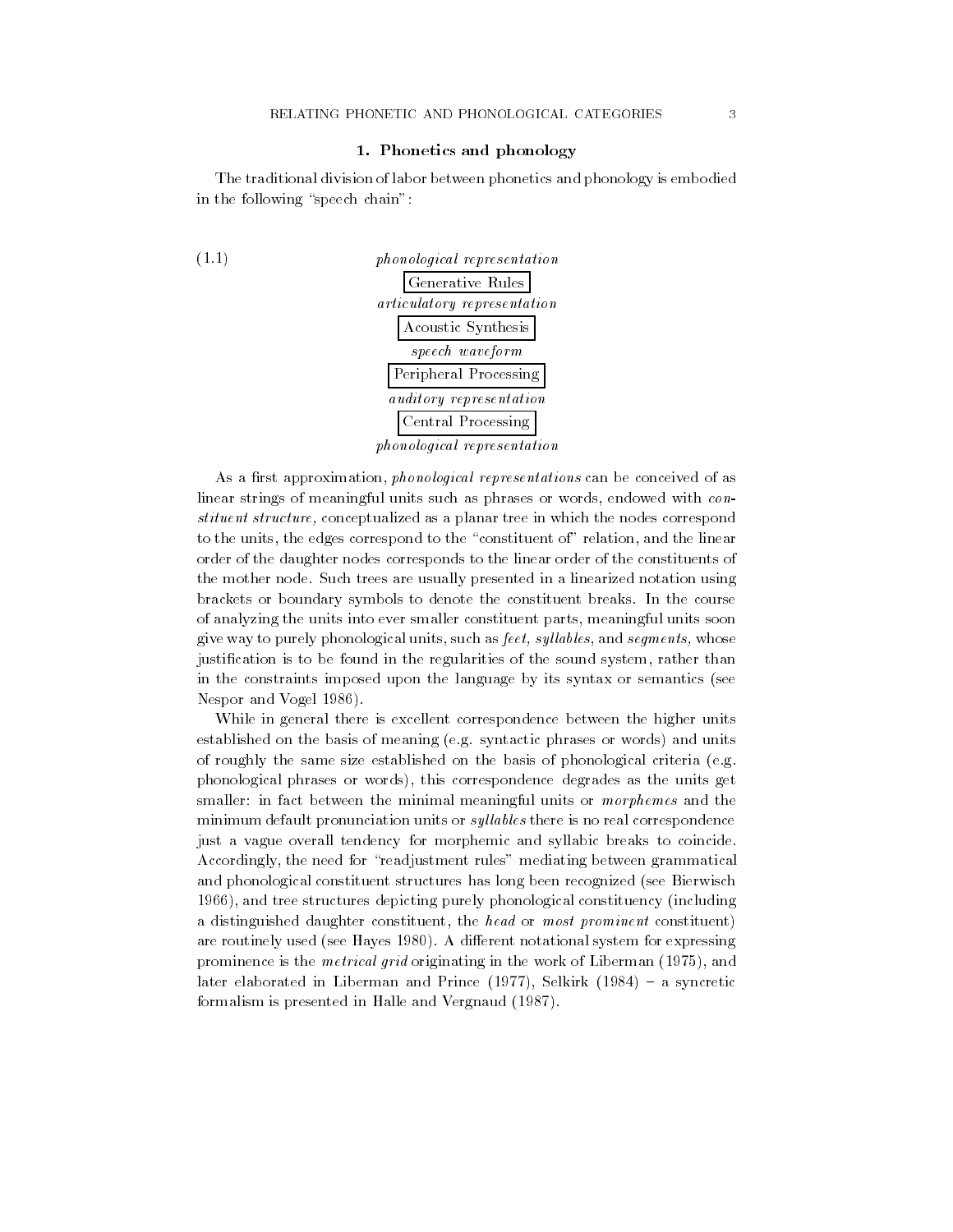It is fair to say that the issues of phrasing, rhythm, stress, intonation, traditionally grouped together under the heading of suprasegmental phenomena, are not nearly as well understood by phonologists as issues of *segmental* or *subseq*mental phonology. The basic insight, that segments are composed of smaller, temporally parallel units called distinctive features predates generative and even structuralist phonology, but the systematic development of the idea is due to Jakobson (for an overview, see chapter 5 of Anderson 1985), and the definitive formalization in terms of "feature matrices" (actually, vectors) is given in Chomsky and Halle (1968). At the risk of considerable oversimplication, the idea of feature decomposition can be said to rest on the observation that production of a minimal speech segment or phoneme involves the coordinated activities of several articulators such as the lips, the tongue blade, the tongue body, and so on. Subsequent developments in generative phonology, in particular the advent of autosegmental phonology are largely aimed at preserving this basic insight while removing the constraint known as *absolute slicing* which requires the articulators to act in absolute synchrony. For the linguistic motivation of autosegmental phonology see Goldsmith (1990), and for a formal analysis of feature structures and "geometries" see Kornai (in press).

Returning to (1.1) above we can now see how phonology begins with a discrete structure (string, tree, or more complex graph) and ends with an articulatory representation something like a musical score, with the "orchestra" being the human vocal tract, the "instruments" being the independently controllable articulatory organs, and the "notes" being the positions these organs can assume. However, it is important to keep in mind that the *gestural score* provided by phonological theory is in no way comparable in precision to Western musical notation. First, articulator positions are given in grossly simplied and idealized physiological terms such as lip rounding vs. no lip rounding, high tone vs. low tone. Second, the absolute and relative timing of the gestures leading into and out of the prescribed positions is also simplied and idealized. Third, and most important, these gestural scores do not come with a precise set of interpretative conventions. There are no absolute statements like a "high tone is  $300Hz$ " or even relative statements such as "a long vowel is twice as long as a short one".

Given a set of measurements describing how the absolute dimensions of a speaker's vocal tract change in time, acoustic phonetics is to a remarkable extent able to synthesize a corresponding speech waveform, though as O'Shaughnessy  $(1987:312)$  notes: "Practical implementations of such a vocoder have yet to be found, due to our limited understanding of how to accurately model the relationship between vocal tract parameters and the speech spectrum, particularly for excitation within the tract". However, even if our understanding of articulatory synthesis advanced to the point of perfection, we would still need to deal with the information gap between the output of generative phonology and the input required for acoustic modeling.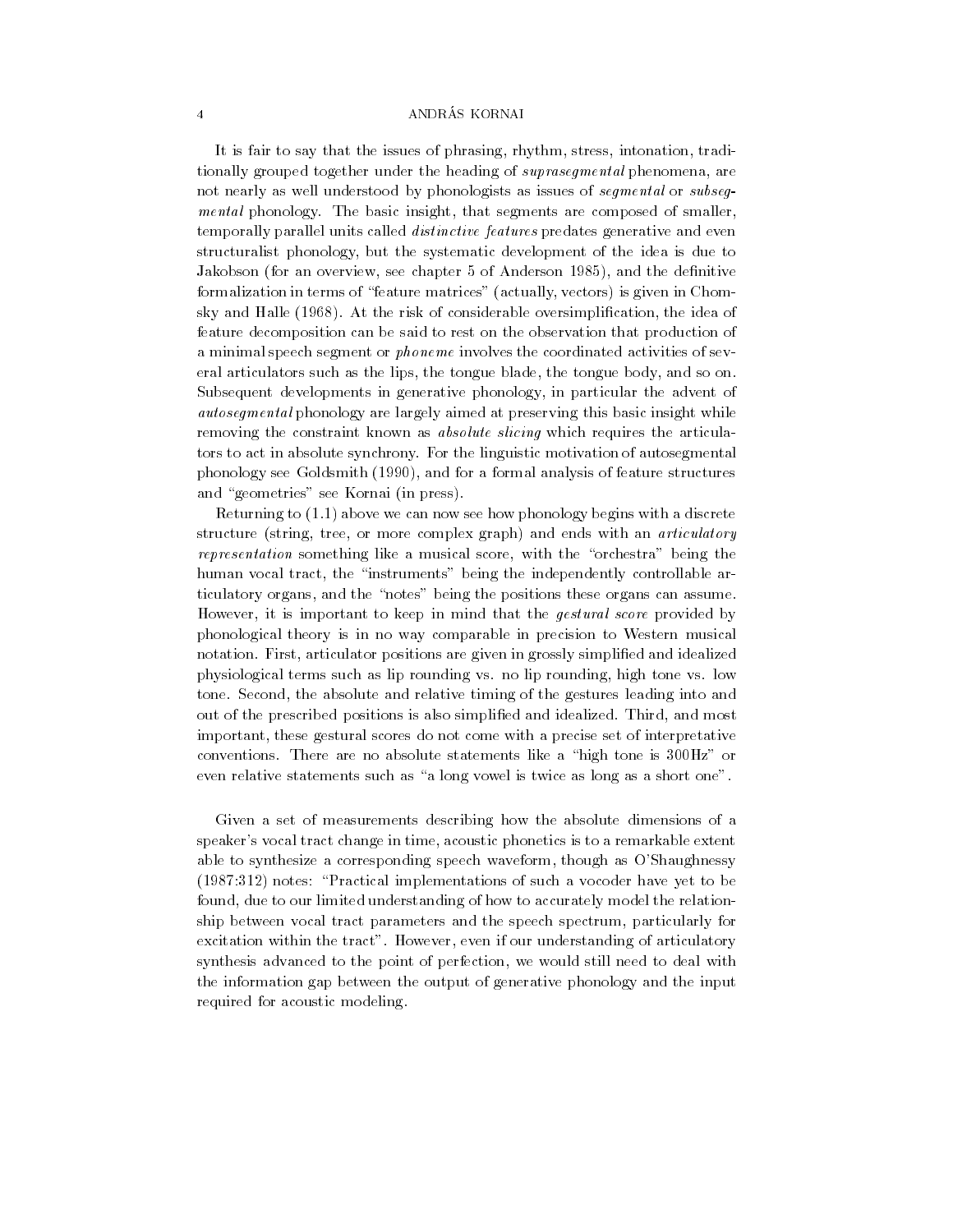The classical work of Liberman et al. (1959) culminating in Klatt's MITalk (see Allen et al. 1987), and the more modern autosegmental synthesis models such as Browman and Goldstein (1985, 1989), Fujimura (this volume) all rely extensively on the proper setting of various continuous parameters describing the physical dimensions of the vocal tract and the (absolute and relative) timing of articulatory gestures. Some of these parameters, such as acoustic tube length or overall speech rate can be directly manipulated to describe different voice qualities and speech styles. Others, such as fundamental frequency, need to be controlled by complex models that take not only physiological but also languageand dialect-particular and even strictly grammatical factors into account. Yet others appear as solutions to various equations describing constraints on the overall parameter space.

The question how the grammatical and the extragrammatical, the physiologically determined and the consciously controllable parameters interact is far from resolved. Although parametric synthesizers are quite capable of mimicking (adult male) voices, finding the appropriate parameters to drive such systems is a formidable task (Holmes 1983). As a practical matter, the highest quality speech is synthesized by algorithms that bypass the acoustic synthesis stage entirely, working with samples of pre-recorded natural speech instead. The most successful speech recognition algorithms are also based on direct acoustic pattern matching (Baker 1975, Klatt 1980). However, such systems lose sight of the basic cause and effect model in  $(1.1)$  and because they sacrifice parametric control they can provide no theoretical insight into the factors that contribute to the variability of the speech signal.

As we progress further along the speech chain, the situation becomes progressively worse. Only the most optimistic hypothesis about peripheral processing, the *motor theory* of Liberman *et al.* (1967) promises that we can gain as much understanding of perception as we have of production – every other theoretical model is severely constrained by the limitations of our ability to trace nerve impulse patterns back to the central nervous system. Unfortunately, no system of auditory representations has ever been proposed that would match even the limited detail offered by articulatory representations. The motor theory simply fills this void by equating perceptual and articulatory categories.

Finally, for want of an empirically testable alternative, theories of central processing generally assume that speech recognition is simply the converse of speech synthesis. Since the rules of generative phonology are context-sensitive rules permitting deletion, analysis by synthesis is computationally intractable. While this problem might be remedied by constraint-based theories of phonology (Wheeler 1981, Koskenniemi 1983, Bird and Klein 1990, Scobbie 1991) or by strictly limiting the variety of rewrite rules available for generation (Archangeli and Pulleyblank in press), analysis by synthesis algorithms still have to rely on rules of synthesis, and these generally bypass the articulatory/perceptual stage and go directly from the phonological representation to the acoustic waveform.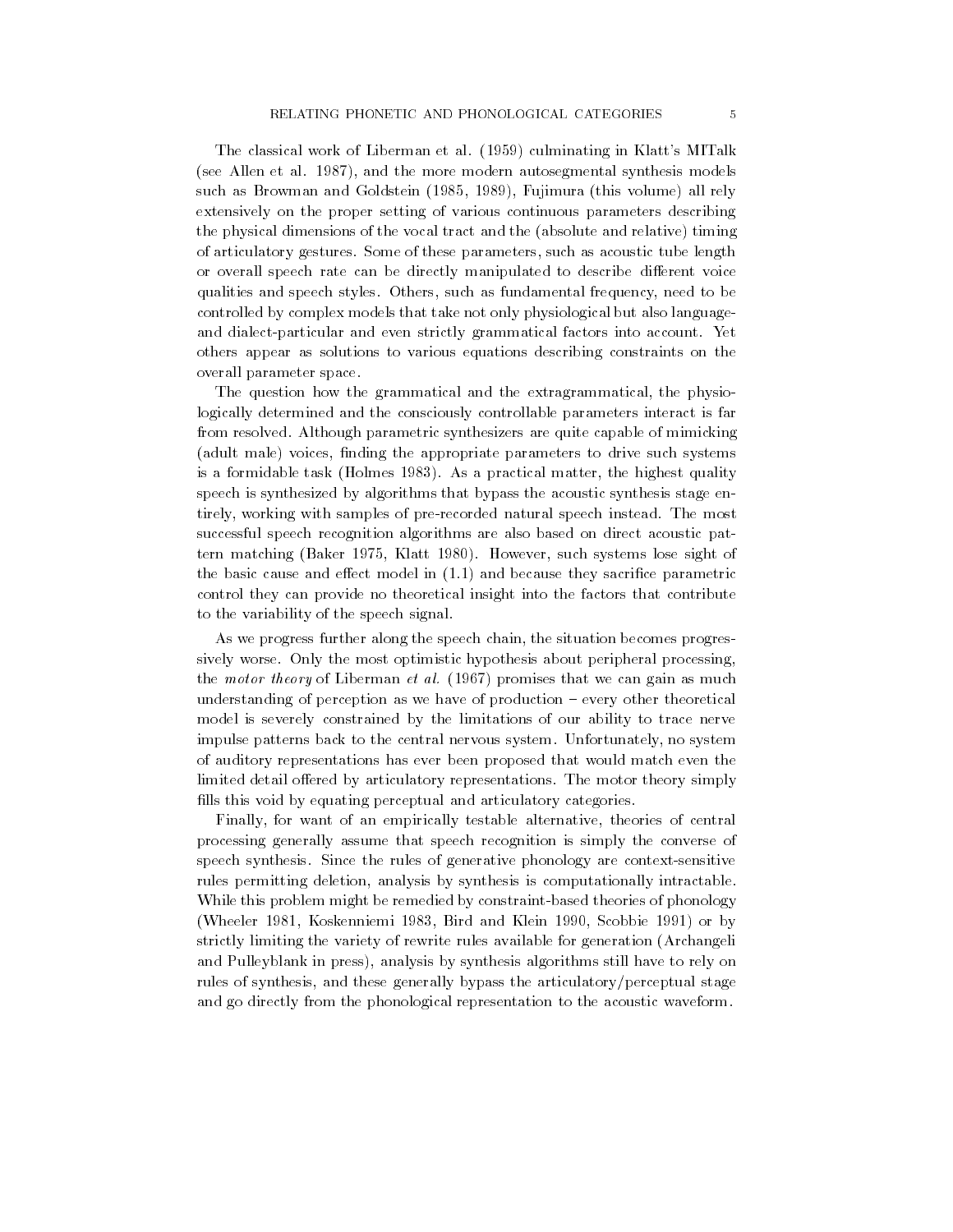To summarize this discussion, both phonology and phonetics have amassed a large body of data and created very sophisticated theories concerning their respective domains. Phonologists are largely able to generate discrete gestural specications from discrete underlying (cognitive) representations, and in principle, though not in practice, their model is neutral between analysis and synthesis. Phoneticians are largely able to generate continuous waveforms, or analytically equivalent continuous representations (such as spectra and cepstra, see e.g. Flanagan 1972, Rabiner and Schaefer 1979) from continuous multivariate descriptions of the vocal tract and the excitation source, and given sufficient information about one or the other, the acoustic model is also reversible. However, there are no clear-cut interpretative principles relating the gestural scores to fully specified physical descriptions of the vocal tract, and there is no effectively computable theory of categorial perception i.e. the emergence of discrete perceptual units from continuous input. Therefore, a theory of relating the output of one to the input of the other is still missing, and the use of articulatory/auditory representations, while convenient for establishing the boundaries of these disciplines, is by itself unable to resolve the sortal incompatibility problem.

In Section 2 we present the basic ideas of a formal theory capable of systematically relating the discrete structures used in phonology to the continuous structures used in phonetics. How these general ideas can be applied for specific varieties of phonetic and phonological theory will be discussed in Section 3.

## 2. The basic model

Our formal model of human speech is built on the set of acoustic waveforms that can be produced by speakers of a given language: these form a fixed subset K of the real-valued real functions  $T_1$ .<sup>1</sup> The phonetic/phonological structure that K is endowed with will be captured as an ordered triple  $(M, A, P)$  where M is a probability measure over K (in other words, a  $\sigma$ -additive function from certain sets of K to to the real interval [0,1]), P is a finite set of symbols  $p_1, ..., p$ and A is a mapping from K to P (the free monoid generated by P). Intuitively, M reflects the probability of a given set of waveforms being produced,  $P$  reflects the segment inventory of the language in question, and A is the assignment of a string of segments (phonemic transcription) to a given waveform. In what follows these intuitive ideas will be gradually replaced by rigorous definitions that can serve as the basis for investigating the problem in an analytic setting.

2.1. The statistical structure. Since certain classes of waveforms occur more frequently than others,  $K$  comes equipped with a statistical structure, which will be captured with the aid of a measure  $M$ . The following equation expresses an important aspect of the relationship between the measure M and the domain of the mapping A, namely that *noises* (acoustic waveforms with no

<sup>&</sup>lt;sup>1</sup>Or the set of scalar-vector functions . When the dimension of the range space is irrelevant, the subscript is suppressed.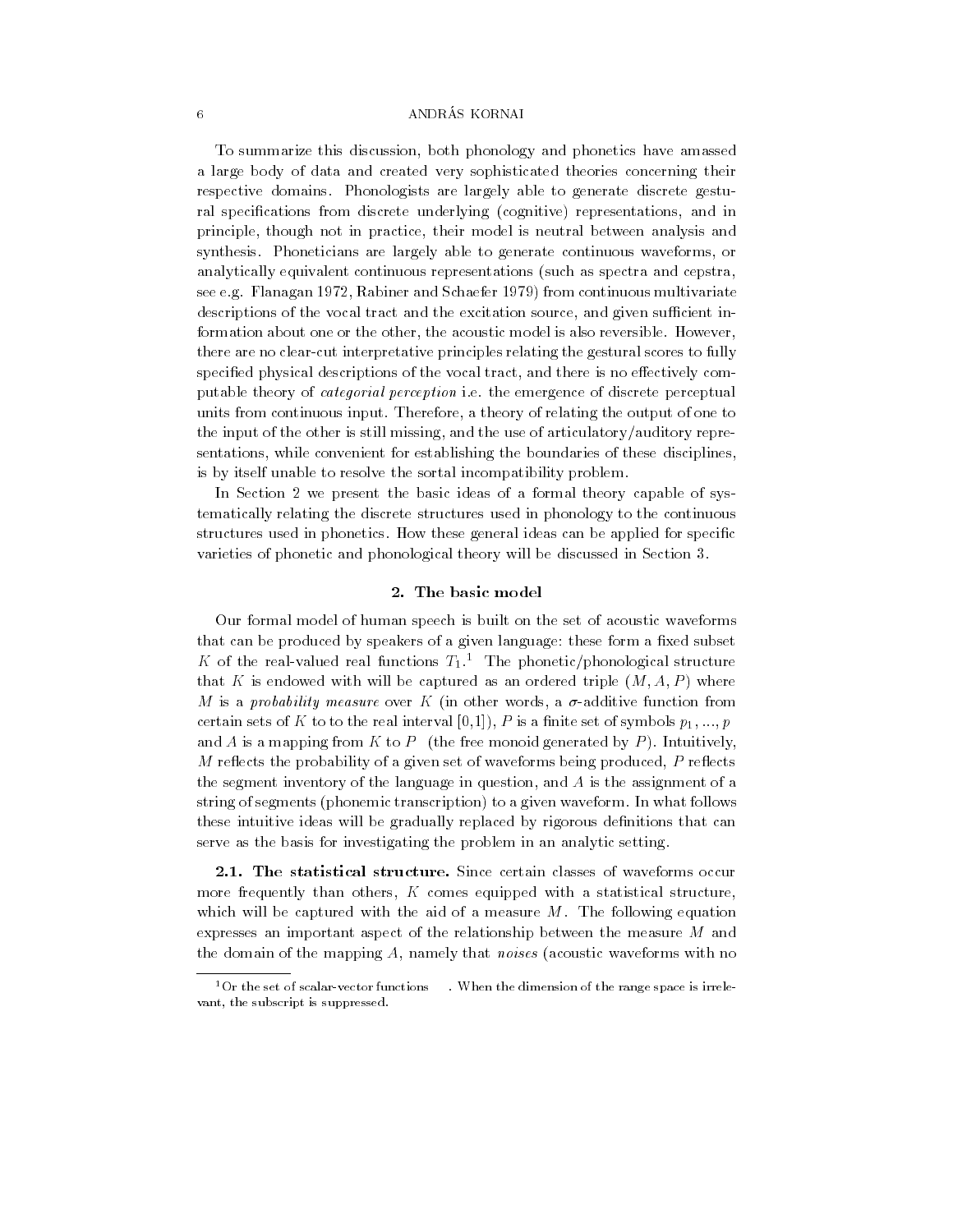phonemic interpretation) have zero probability. Elements of T outside K form a set of zero measure:

(2.1) 
$$
M(\{x \in T : x \notin dom(A)\}) = 0
$$

It needs to be emphasized that  $M$  is not the standard Lebesgue measure on T. Part of our goal will be to represent M using Lebesgue-Stieltjes measures of the appropriate sort, but we must wait until Section 3 to dene exactly what we mean by such a representation.

2.2. The phonological structure. Let us now turn to the set P of segmental (phonemic) symbols. The phonological description of the language provides not only P (a simple list of the elements that appear in the phonemic inventory) but also a *feature analysis* based on a small, presumably universally fixed, list of features  $F_1, ..., F$ . We can take the feature analysis to be a family of mappings from P to  $G_1, ..., G$  where the G are finite sets (typically of cardinality one or two) that describe the possible values of the feature  $F$ . In order to avoid having to speak of partial structures, each  $G$  is defined as containing the symbol  $U$ (nderspecified) so that instead of a family of mappings we can talk of a single mapping

$$
(2.2) \t\t\t f: P \to \Pi_{=1}G
$$

As we shall see in 3.1, the issue of defining A by "pulling back" over f is intimately related to the issue of invariant clues for features (cf. Stevens and Blumstein 1981). But for the moment, let us ignore the issue of feature decomposition altogether and concentrate on the free monoid  $P$  . By defining  $A$  as a direct mapping with domain  $K$  and range  $P$  we avoid the complexities of distinguishing peripheral and central processing from one another.

2.3. The phonetics-phonology homomorphism. The relationship between continuous phonetic and discrete phonological categories is captured by the function A which maps elements of K onto elements of  $P$ . The key idea of the whole formalization is that both the domain and the range of A comes naturally equipped with an operation of concatenation, and A preserves this operation almost everywhere.

In order to elucidate the natural concatenation operation on  $K$  we will restrict our attention to a subset of the full set  $T_1$  (or T). Those functions to **R** (or  $\blacksquare$  ) that have there support will be called curves. Since the phonemic content  $\blacksquare$ of a curve g is independent of the time it is uttered, we have

$$
(2.3) \t\t A(gSt) = A(g)
$$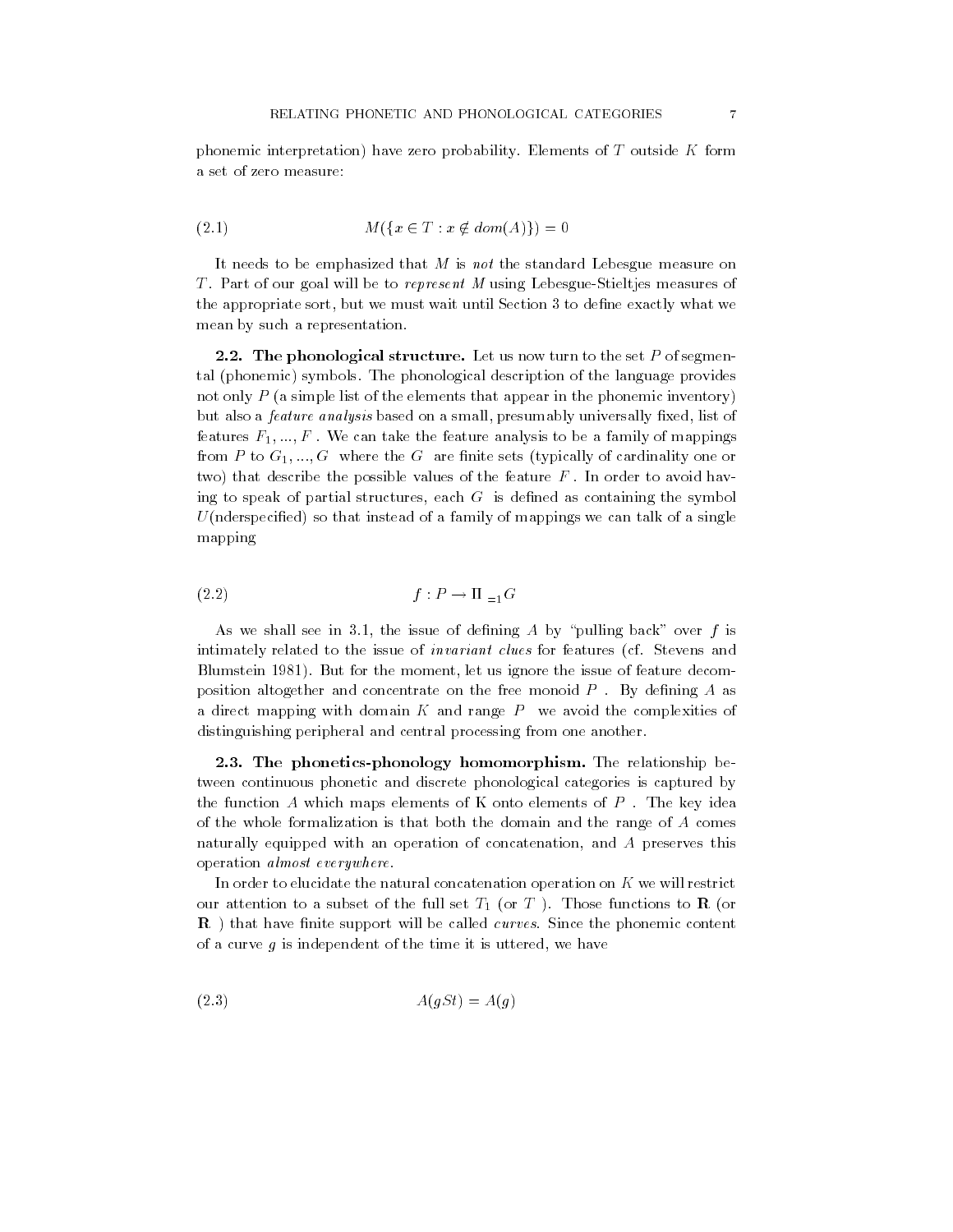for every  $g \in K, t \in \mathbf{R}$ , where the shift of g by t, gSt is defined by  $(gSt)(x) =$  $g(x + t)$ . For every  $g \in K$  that has support [a, b) we define the left translate Lg of g to be  $qS - b$  and the right translate Rg of g to be  $qS - a$ . Now the concatenation gh of two curves g and h is defined as the curve  $LgRh$ . It is trivial to verify that concatenation is indeed associative (mod S).

The notion of concatenation can be lifted in the usual fashion from concatenation of curves to concatenation of a curve g and a set of curves  $H \subset K$  by defining

(2.4) gH = fgh : h <sup>2</sup> Hg

Similarly to the concatenation of two sets  $G, H \in K$  will be defined as

$$
(2.5) \t\t\t GH = \{gh : g \in G, h \in H\}
$$

Now we can define precisely what we mean by A being a homomorphism "almost everywhere". If  $G \subset K$  such that for almost every  $g \in G$ ,  $A(g) = p$ , and  $H \subset K$  such that for almost every  $h \in H$ ,  $A(h) = q$ ,

(2.6) 
$$
M(\{x \in GH : A(x) \neq pq\}) = 0
$$

## 3. Representation

If a structure is not fully understood, we can still gain insight into its properties by representation theory i.e. by studying the homomorphic images of the structure in some other, better understood structures. In the previous section we have defined the structure  $(M, A, P)$  on K, and here we turn to the issue of what it means to represent this structure in simpler euclidean structures where coordinates correspond to physically measurable quantities.

We will create representations in three steps. In 3.1 we define subsets of curves that correspond to phonemes or archiphonemes (autosegmental featurecombinations) and show how P can be represented in terms of cardinal targets. In 3.2 we define what it means to represent the probability measure  $M$ . Finally, in 3.3 we complete our sketch of phonological representation theory by representing A in terms of interpolation between stationary targets.

The phonological and phonetic theories used in this process serve only to illustrate how the broad semantic framework outlined in Section 2. can be used to specify the relationship between phonetic and phonological categories. There is no presumption that these are the correct phonological or phonetic categories: they were chosen because they are still rather widely used in applied phonology and phonetics, and because using more complex (and in all likeness more correct) phonological and phonetic theories would require the formalization of many assumptions that have no bearing on the main point.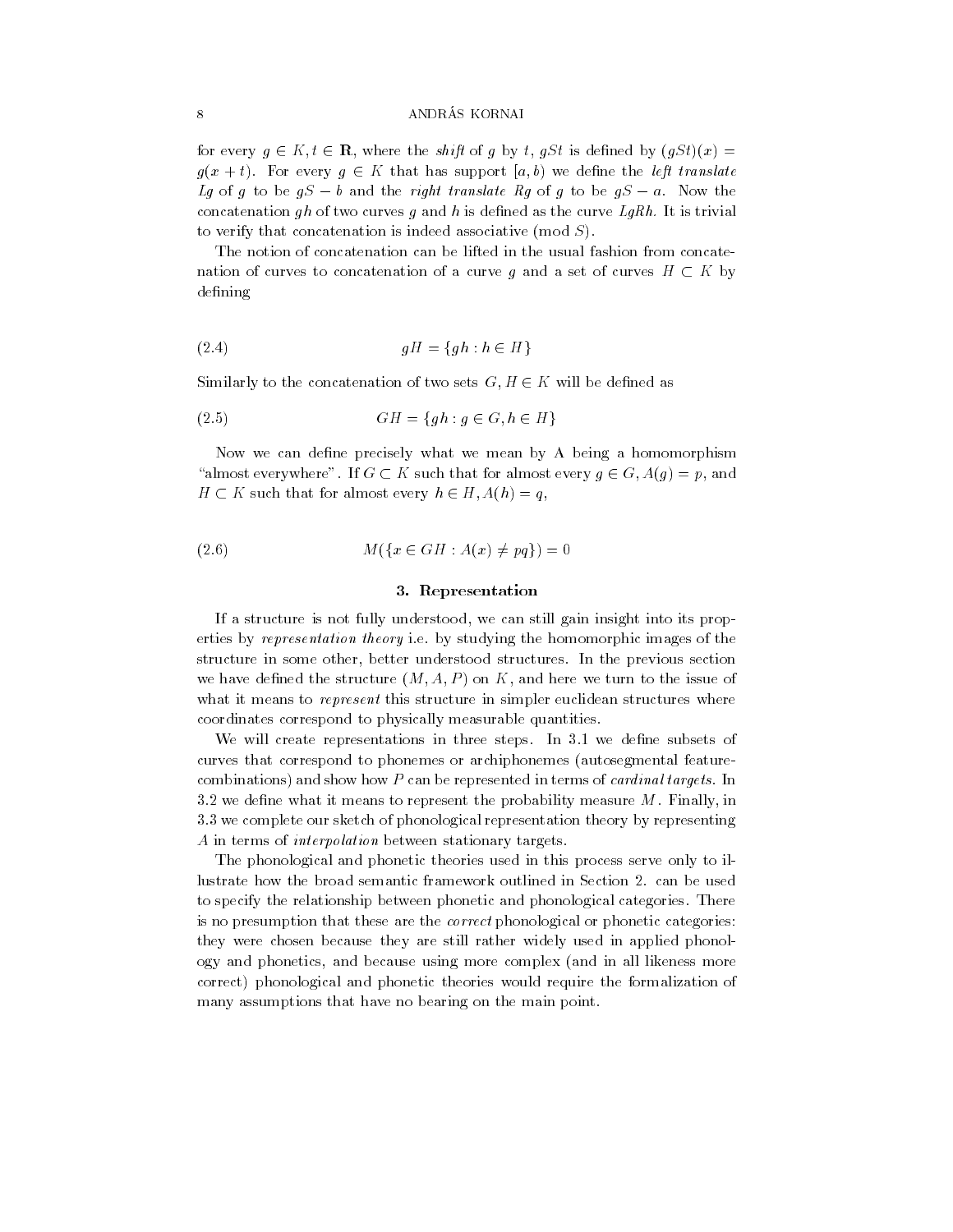3.1. Phonemes and archiphonemes. The key idea behind this formalization is Frege's insight that the interpretation of the whole must be derivable by simple, uniform means from the interpretation of the parts. Formally, this idea of compositionality can be captured by Montague's method of requiring that the interpretation mapping be a homomorphism: whenever we create a complex structure from two or more constituents, the meaning of this structure must also be composed of the meaning of the constituents. Let us now see how this idea applies for phonology.

As a first step of let us investigate those sets of curves that are the inverse images of the generators of  $P$  . Since A is invariant under translation, we will concentrate on the sets  $K = R(A^{-1}(p))$  and in general  $K = R(A^{-1}(\alpha))$ . In an idealized model, where no phonological or phonetic assimilation takes place, we would simply have  $K = K K$  for every  $\alpha$  and  $\beta \in P$ . Notice that this leaves the problem of segmentation open: we know that for every curve c such that  $A(c) = \alpha \beta$  there are curves a and b such that  $c = ab$  and  $a \in K$ ,  $b \in K$ but we do not know how to find such an  $a$  and  $b$ .

In a considerably less idealized model, where assimilation of adjacent seg ments is permitted, we can introduce  $triphones\ K$  as follows. For the sake of convenience we enlarge the phonemic inventory  $P$  with a new symbol  $p_0$  that will conceptually correspond to silence (unfilled pause) and concentrate on curves  $c$ such that  $A(c) = p_0 p \cdot p \cdot p \cdot p_0$ . For these the triphone hypothesis guarantees the existence of curves b, b, ..., b such that (taking  $i_0 = i_{+1} = 0$ )  $c = b \quad b \quad \dots b$  and the following equations hold:

$$
(3.1) \t\t b \t\t \in K
$$

In a model that will permit unbounded assimilation within the limits of autosegmental association domains, the inventory of representative elements is even more complex. So far we have dealt with the monoid-homomorphism  $A: K \to P$  that mapped curves to phonemic transcriptions. The phonology of the language also provides a finite set of  $features F_1, ... F$  with corresponding value sets  $G_1, ..., G$  as well as a set of mappings  $f : P \to G$  together defining the feature chart.

$$
K = K
$$
\n
$$
A \qquad A
$$
\n
$$
P* \longrightarrow G
$$
\n
$$
\pi \qquad \pi
$$
\n
$$
P \longrightarrow G
$$

Since the f can be naturally lifted from  $P \to G$  to  $P \to G$  mappings, we can always combine the resulting f with A to yield  $A = f A$ . Conceptually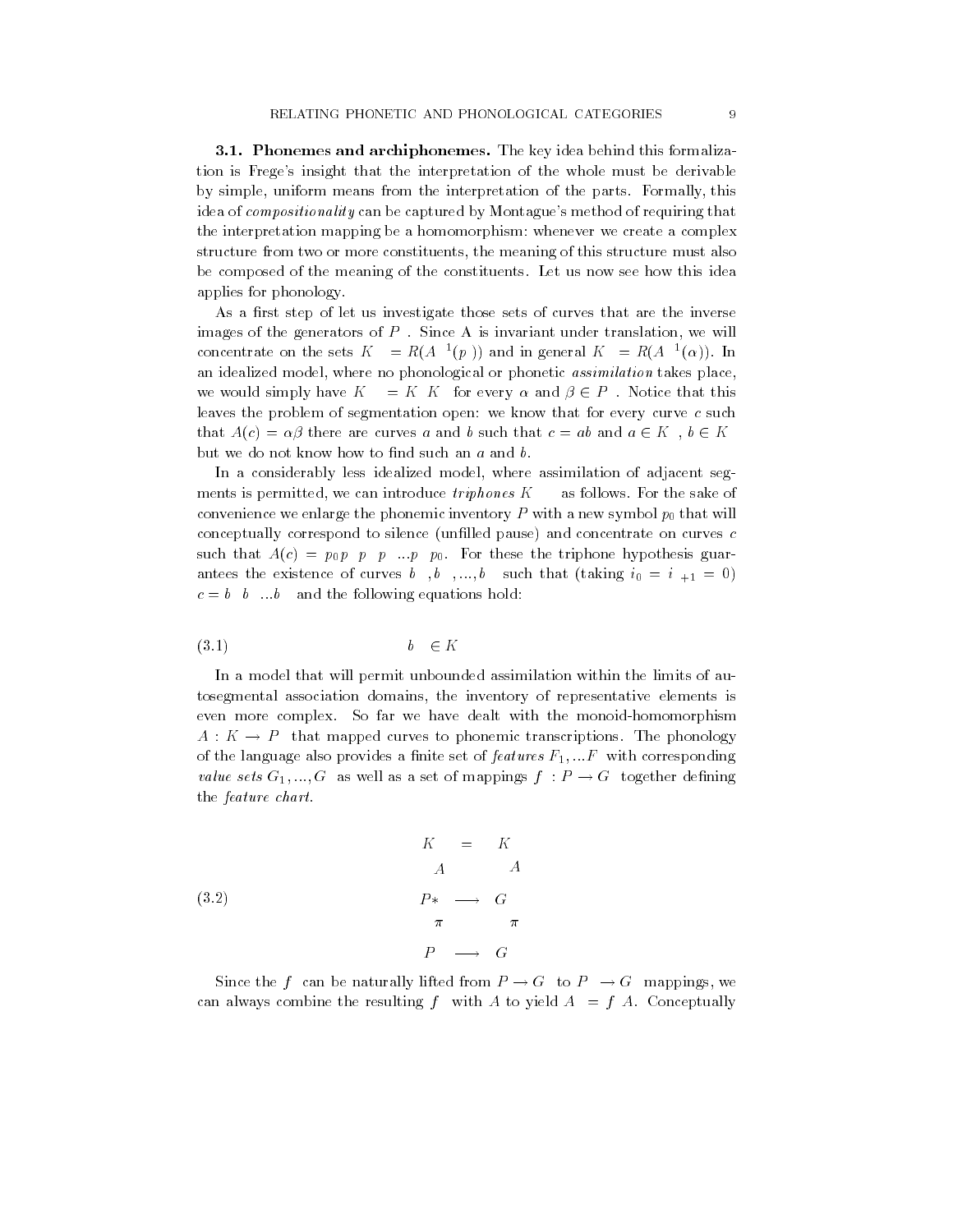this corresponds to direct transcription of curves into sequences of feature vectors in the manner of Jespersen (1904), Chomsky and Halle (1968). In the truly autosegmental case absolute slicing fails, so instead of A we only have the A in (3.2). Thus the pivotal elements in the representation will have to be constructed by means of intersection from the inverse images of the strings in G  $(1 \leq j \leq s)$ . Of particular importance are the inverse images of U under some  $A$ : these contain those curves which are *underspecified* for  $F$  in their entirety. Phonetically this can mean two different things: either the relevant feature is undefined for the curve in question (e.g. tone for voiceless stops) or it is defined but its value is freely chosen, e.g. by considerations of articulatory inertia.

Finally, note that in cases of more sophisticated feature geometries involving class nodes (Clements 1985), the direct process of taking inverse images must be replaced by an indirect process of descending to the terminal nodes of the geometry recursively. However, this descent is over trees that are subtrees of some fixed finite template, and will therefore always terminate in a fixed number of steps. This means that the process of composition is more complex, but the basic idea of compositionality is still valid.

3.2. Lebesgue-Stieltjes representation. The inverse images collected so far have a great deal of phonetic similarity: the curves in any single set receive the same phonemic transcription. Thus it is reasonable to assume that they are all variants of the same ideal curve, which we will call the cardinal curve. At least for steady-state phonemes, this curve is in some sense constant. To make this idea more precise we introduce the notion of transformation. In practice a transformation is some mapping  $B$  from  $T_1$  to  $T_1$  that is defined locally (usually over a 100ms or even shorter window) but in principle we could consider any B that maps waveforms onto the trajectory of a single point in some euclidean feature space. For example, by means of a short-term Fourier transformation we can turn the original swiftly oscillating one-dimensional curve into a constant, or at least very slowly changing spectrum which in turn can be characterized by n  $\,$  slowly changing parameters such as the first  $\,n\,$  formants or cepstral coefficients .

However, representing elements of  $P$  by the averages of their inverse images is only part of the task: in order to represent the full structure  $(M, A, P)$  on K we must also find a means of representing  $M$ . This goal is achieved if we find a transformation B such that the probability measure  $M$  is transformed by B to some kind of natural probability density function. It is not obvious whether the most natural density for this purpose is uniform, as suggested by vector quantization techniques, gaussian, as suggested by continuous density Hidden Markov Models, or some other density. The present formalization can remain largely neutral on this issue: let us simply assume some natural density function  $D \to \mathbf{R} \to \mathbf{R}$ , where the  $Q$  are sets of parameters (such as means

<sup>2</sup> In practice it is advantageous to include the derivatives of cepstral coecients as well, in which case "constant" means "constant in phase space".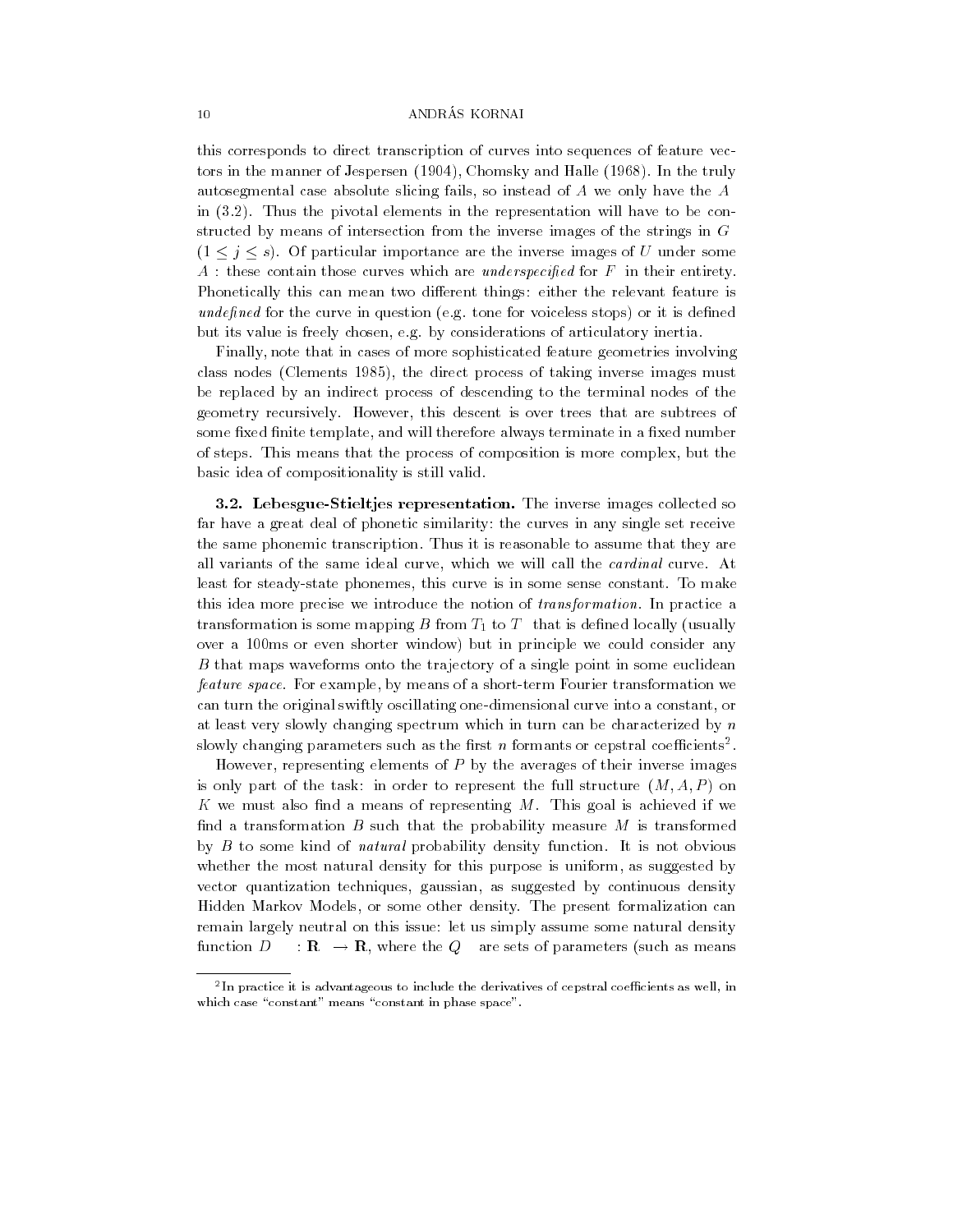and covariances) depending on the p. Given some set  $K \subset K$  composed of constant curves of length l we know that all temporal cross-sections  $B(K)(l)$ are the same for  $0 \leq l \leq l$  - let us denote this time-invariant cross-section by  $B(K)$ . For the probability measure M to be represented by the euclidean feature space by the density functions  $D$  the following must hold:

$$
(3.3) \t\t M(K|l) = D \t d\lambda
$$

where  $\lambda$  is the ordinary euclidean Riemann-Lebesgue measure. The right-hand side of this expression is independent of  $l$ . This is made possible by relying on the assumption that for each  $p \in P$  there is a *duration density*  $\mu$  such that the probability of a set of curves L having cross-section  $K$  and any length between l and  $l + \Delta l$  is

$$
(3.4) \t\t\t M(L) =
$$
<sup>+</sup>
$$
M(K | t) \mu (t) dt
$$

Notice that the duration densities employed here are tied to the linear units distinguished. If we assume an invariant syllable or segment-concatenation model each syllable or segment will have a characteristic duration density function. If we assume local assimilation, each triphone will have its own duration density, and so on.

3.3. Interpolation. So far we considered only steady-state segments that can be characterized in terms of a constant target. But what happens when the curve only approximates the target, or if it oscillates around the target extremely rapidly? In the former case, it can still be a lower probability version of the same segment, while, in the latter case, it is more likely to be a nonspeech noise of some sort. This contrast shows that in general distance between two curves can not be defined as the integral of pointwise distances not even for curves with the same support.

Given the physical nature of the vocal tract, it makes sense to value curves which arise as the result of some smooth interpolation between cardinal targets more highly than others. To make this idea more precise would require the specification of some functional, such as average curvature, to be minimized, perhaps in combination with some penalty incurred when target points are only approximated but not reached. Let us concentrate on the case when each feature is linked independently to the root tier. Ideally, each dimension of the feature space corresponds to one feature  $F$  and each member of the value set  $G$  represents a constant target on that axis, with U(nderspecified) denoting either a lack of value or any form of smooth interpolation. Thus in a representation the mappings A are replaced by the components  $B$  of the transform  $B$  in such a manner that for each curve  $g \in K$  and each feature F the j-th component of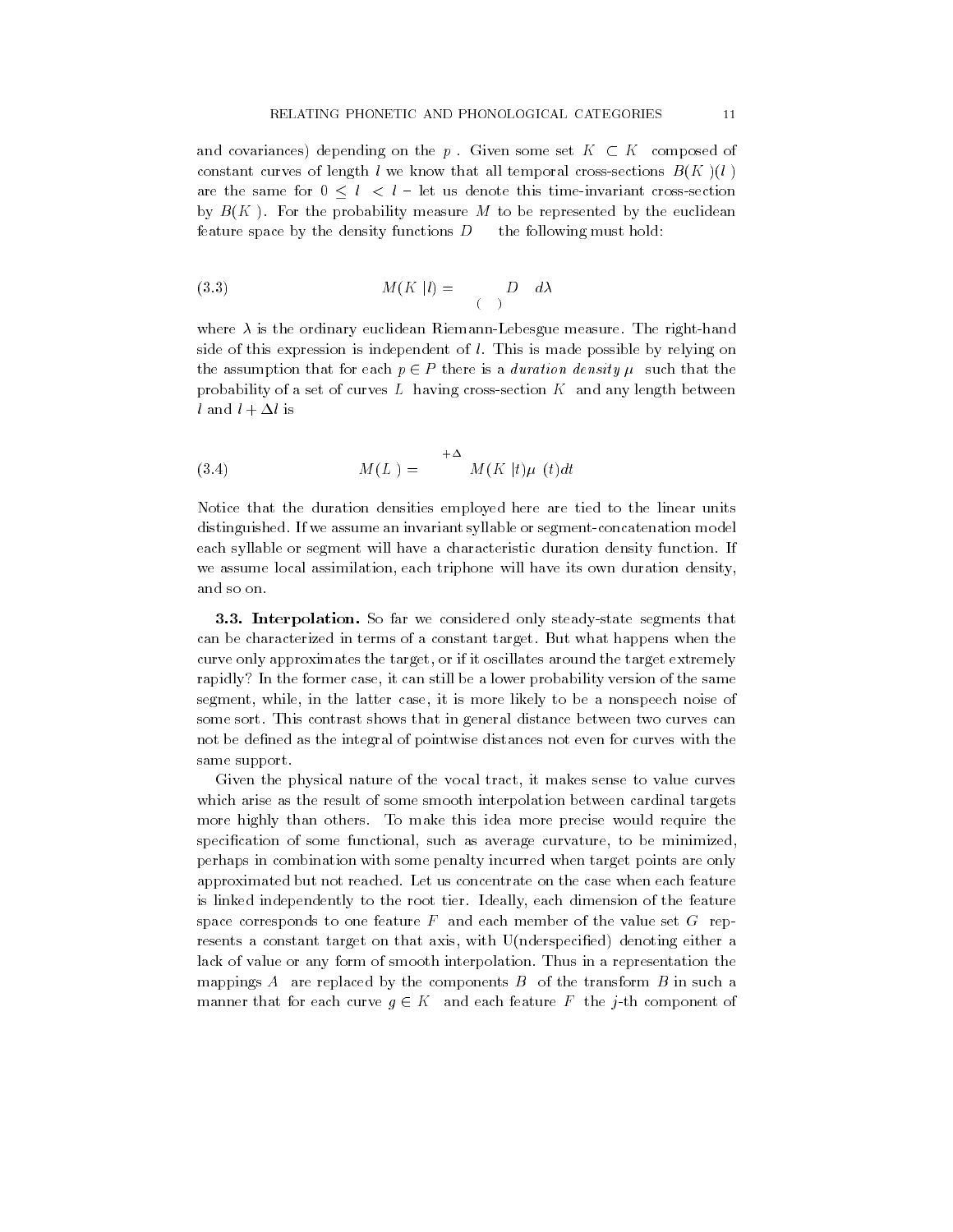the transformed curve B  $(g)$  reaches the targets corresponding to A  $(g)$  in the appropriate order, with synchrony among the various components defined by the pattern of association lines and the components jointly solving the minimum problem for the smoothness functional. In diagram:

(3.5) 
$$
\begin{array}{cccc}\nT & \hookrightarrow & G \\
B & & \text{CarT} \\
P & \longleftarrow & H\n\end{array}
$$

where the  $CarT$  -s are assignments of cardinal targets to feature values, and  $S$ is the solution<sup>3</sup> corresponding to the specified string of cardinal targets.

To make this more concrete, let us pick (admittedly arbitrarily) the continuity of the first three derivates as our smoothness condition, with piecewise cubic polynomials as the class of functions used for optimization. For an independently linked tier, such as the tonal tier, we first need to specify a feature (say  $F_9$ ) and its value set  $G_9$ : let us say  $G_9$  contains the values Low, Mid, and High (plus U). Next we need to specify a transform  $B_9$  that will compute from each waveform  $g(t)$  a "tonal projection"  $B_9(g)(t)$ : in this particular case we actually know how to effect such a transformation by pitch tracking. Now, if a given waveform  $g$  has segmental projection  $A(g) = s_1 s_2 \dots s$  and tonal projection  $A_9(g) = T_1 T_2 \dots T$ (with one-to-one association, for the sake of simplicity) and we have cardinal targets (pitch values)  $\text{CarT9(L)} = 400, \text{CarT9(M)} = 500, \text{CarT9(L)} = 700^{\circ}$  the task becomes one of finding a piecewise cubic with continuous first three derivates that take on the appropriate cardinal values at  $t_1 < t_2 < \ldots < t$ .

As is well known, there is no unique solution to the above problem: rather, we have a 2-parameter solution for each set of "knots"  $t_1 < t_2 < ... < t$  or, since the location of the knots is not fully known, essentially a  $k + 2$ -parameter  $\tt{ramily}$  of solutions." The inverse image (under  $B_9$   $\bar{\phantom{1}}$  ) of the space of solutions gives a constraint on the set of original curves  $K$ , and the other tiers (plus their linking patterns) provide other constraints. In a detailed parametric representation the sets  $K$  are recoverable analytically and the probability measure of various subsets can be expressed in terms of the distribution of cardinal target values. However, it should be kept in mind that the parametric description of these distributions must include not only grammatical, dialectal, and social factors, but also the physiological characteristics and individual style of the speakers.

<sup>&</sup>lt;sup>3</sup>More likely a set of solutions: for this a powerset mapping should be added to the diagram. 4Since the aim is not to present a theory of tone but to illustrate the man features of the model, phenomena specific to tone, such as downdrift, depressor consonants, etc. are ignored here. The numerical values are chosen for children rather than adult males - see below.

<sup>5</sup> In fact, the structure is even more complex, for if some of the was underspecied in the strong sense that it can not bear tone the curve is split into parts, while underspecication in the weaker sense of tone being present but not distinctive reduces the number of knots.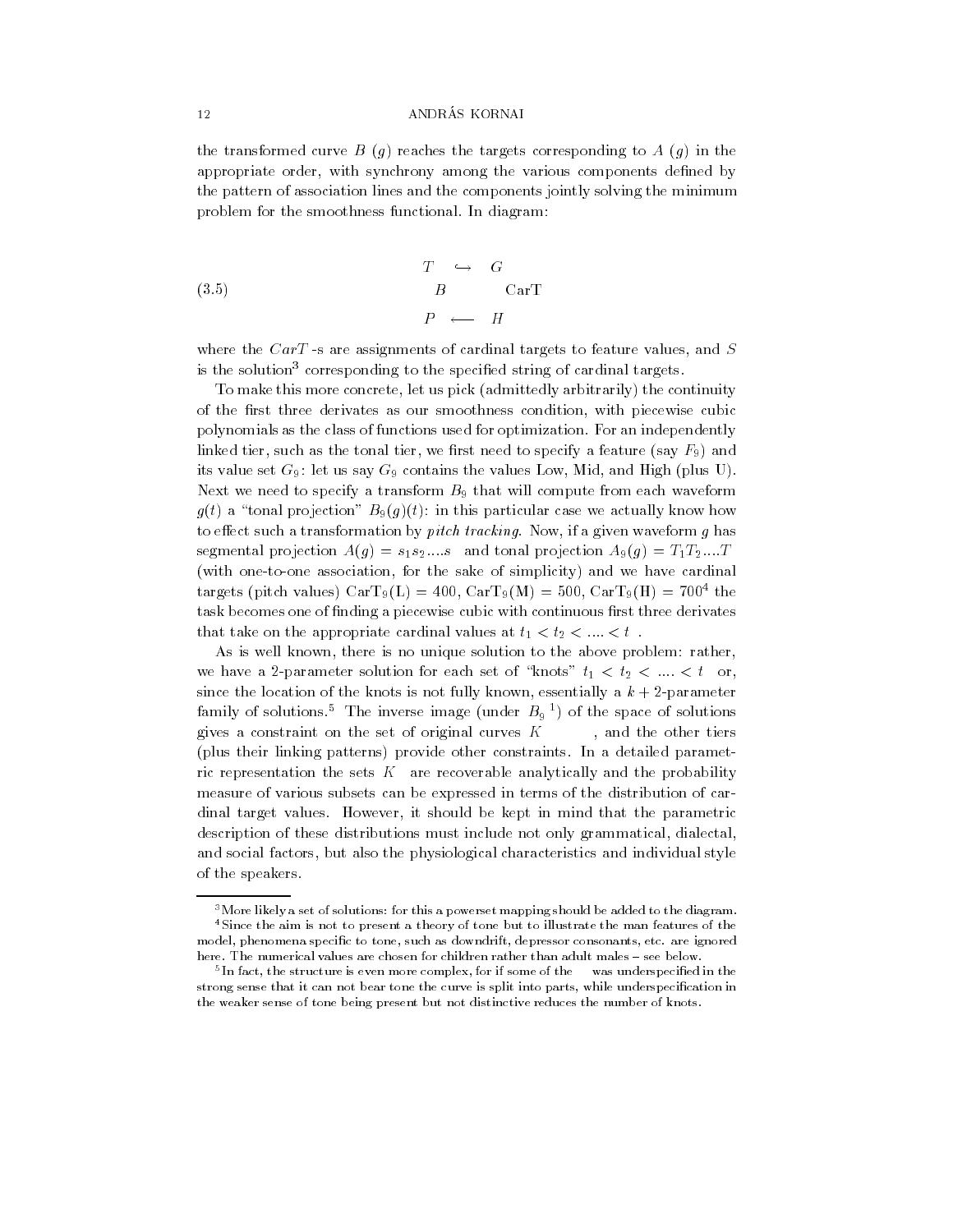## 4. Conclusions, further directions

One of the biggest problems for models incorporating the scheme presented in  $(1.1)$  is segmentation. As Glass and Zue  $(1988)$  show, finding an exhaustive, non-overlapping partitioning of the timeline into subintervals representing the temporal extent of the segments is still a major problem. In the model presented here, segmentation becomes less of an obstacle to a precise statement of the problem, since only target points are considered and even these need not coincide for different tiers.

The distance measures developed by speech engineers interested in a practical solution to the recognition problem are specically designed to be invariant under a broad class of time warping functions relating two n-dimensional curves of possibly different length (Gray and Markel 1976). The present approach suggests invariance under an even broader class of warps, one where the n featural dimensions can be subject to independent warping as long as the association structure is not violated.

To conclude, the problem of specifying the phonetics-phonology mapping is an important practical problem that has so far been attacked largely by directly exploiting the statistical structure of  $K$  via  $M$ , as in Hidden Markov Modeling (Baker 1975), or by indirectly exploiting its differential geometrical structure via some articulatory transform B. The semantically inspired formalism presented here suggests a more abstract approach that puts the emphasis on the topological structure of  $K$ : the phonemic transcription associated to a waveform by  $A$  is to be viewed as a topological invariant of the curve.

The continuous/discrete dichotomy in the focus of this paper might even turn out to be epiphenomenal, as argued by Browman and Goldstein (1990), who view the discrete phonological units as emergent from the nonlinear dynamics of the articulatory system. However, in order to make this a veriable claim, a large number of parameters must be explicitly specified, together with their range of variation. Specifying the appropriate topology should be the first step towards the realization of the more ambitious goals of specifying the appropriate metric and measure.

## **REFERENCES**

- Allen, Jonathan, M. Sharon Hunnicutt and Dennis Klatt 1987 From text to speech: the MITalk system Cambridge University Press
- Anderson, Stephen R. 1985 Phonology in the Twentieth Century: Theories of Rules and Theories of Representations University of Chicago Press, Chicago
- Archangeli, Diana and Douglas Pulleyblank 1993 The content and structure of phonological representations MIT Press, Cambridge MA (in press)
- Baker, James K. 1990 Stochastic modeling for automatic speech understanding, Readings in speech recognition (Alex Waibel and Kai-Fu Lee, eds) Morgan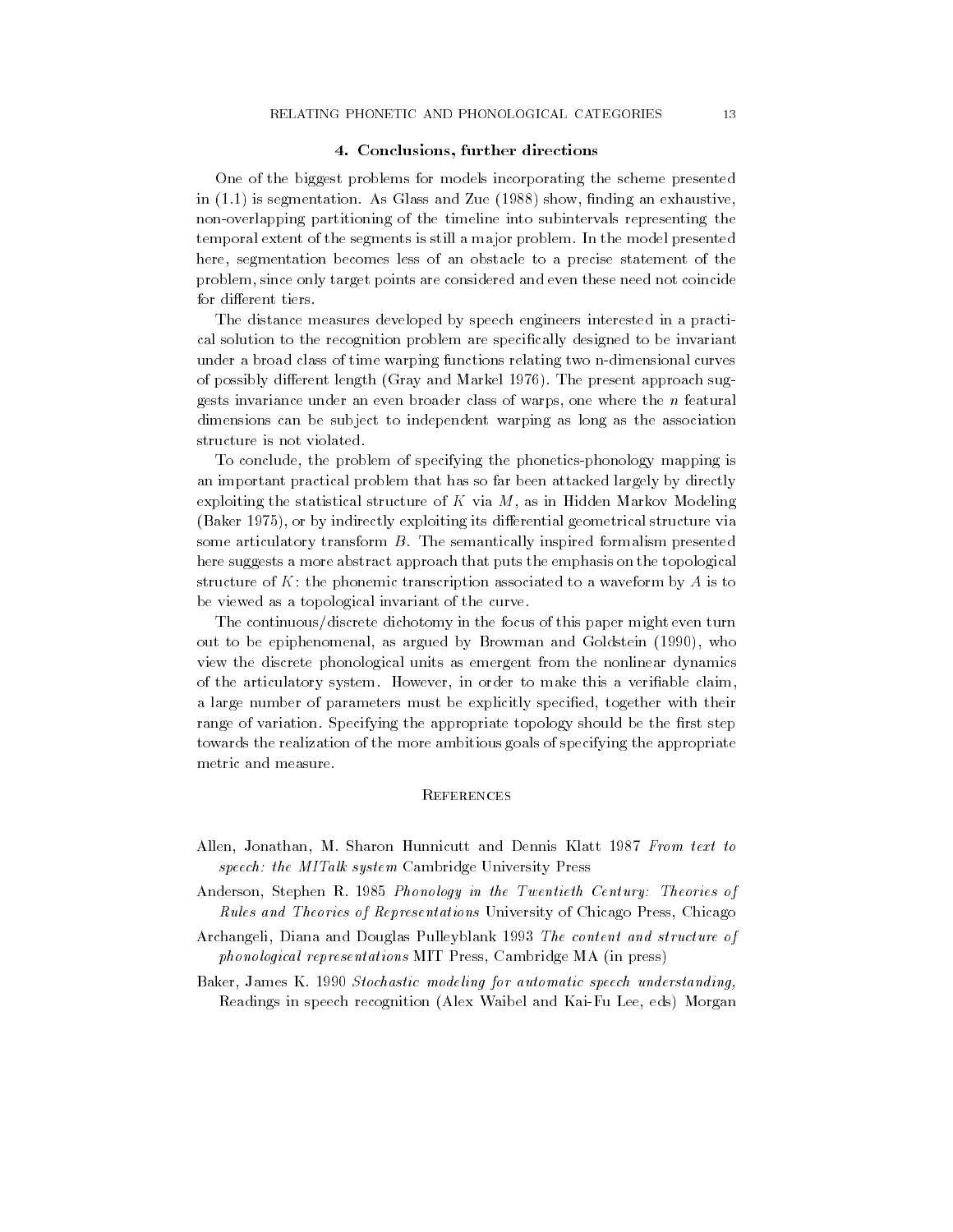Kaufmann, San Mateo CA, pp. 297-307

- Bierwisch, Manfred 1966 Regeln für die Intonation deutscher Sätze Studia Grammatica <sup>7</sup> 99-201
- Bird, Steven 1990 Constraint-Based Phonology PhD Thesis, University of Edinburgh
- Bird, Steven Ewan H. Klein 1990 Phonological events Journal of Linguistics <sup>26</sup> 33-56
- Browman, Catherine P. and Louis Goldstein 1985 Dynamic modeling of phonetic structure, Phonetic Linguistics (Victoria Fromkin, ed) Academic Press, New York pp. 35-53
- Browman, Catherine P. and Louis Goldstein 1989 Articulatory gestures as phonological units Phonology <sup>6</sup> 201-251
- Browman, Catherine P. and Louis Goldstein 1990 Representation and reality: physical systems and phonological structure Journal of Phonetics <sup>18</sup> 411-424
- Carnap, Rudolf 1947 Meaning and necessity University of Chicago Press, Chicago
- Clements, George N. 1985 The geometry of phonological features Phonology Yearbook <sup>2</sup> 225-252
- Chomsky, Noam and Morris Halle 1968 The Sound Pattern of English Harper and Row, New York
- Coleman, John and John Local 1991 The "No Crossing Constraint" in Autosegmental Phonology Linguistics and Philosophy <sup>14</sup> 295-338
- Flanagan, James 1972 Speech Analysis, Synthesis and Perception Springer Verlag, New York
- Glass, James R. and Victor W. Zue 1988 Multi-level acoustic segmentation of continuous speech Proc. Int. Conf. Acoustics, Speech, and Signal Processing (ICASSP-88), New York, pp. 429-432
- Goldsmith, John A. 1990 Autosegmental and metrical phonology Basil Blackwell, Cambridge MA
- Gray, Augustine H. and John D. Markel 1976 Distance measures for speech processing IEEE Acoustics Speech and Signal Processing <sup>24</sup> 380-391
- Halle, Morris and Jean-Roger Verganud 1987 An essay on stress MIT Press, Cambrdige MA
- Hayes, Bruce 1980 A metrical theory of stress rules PhD Thesis, MIT, Cambridge MA
- Holmes, J. N. 1983 Formant Synthetizers: Cascade or Parallel Speech Communication <sup>2</sup> 251-273
- Jespersen, Otto 1904 Lehrbuch der Phonetik B.G. Teubner, Leipzig
- Klatt, Dennis H. 1980 SCRIBER and LAFS: two new approaches to speech analy-